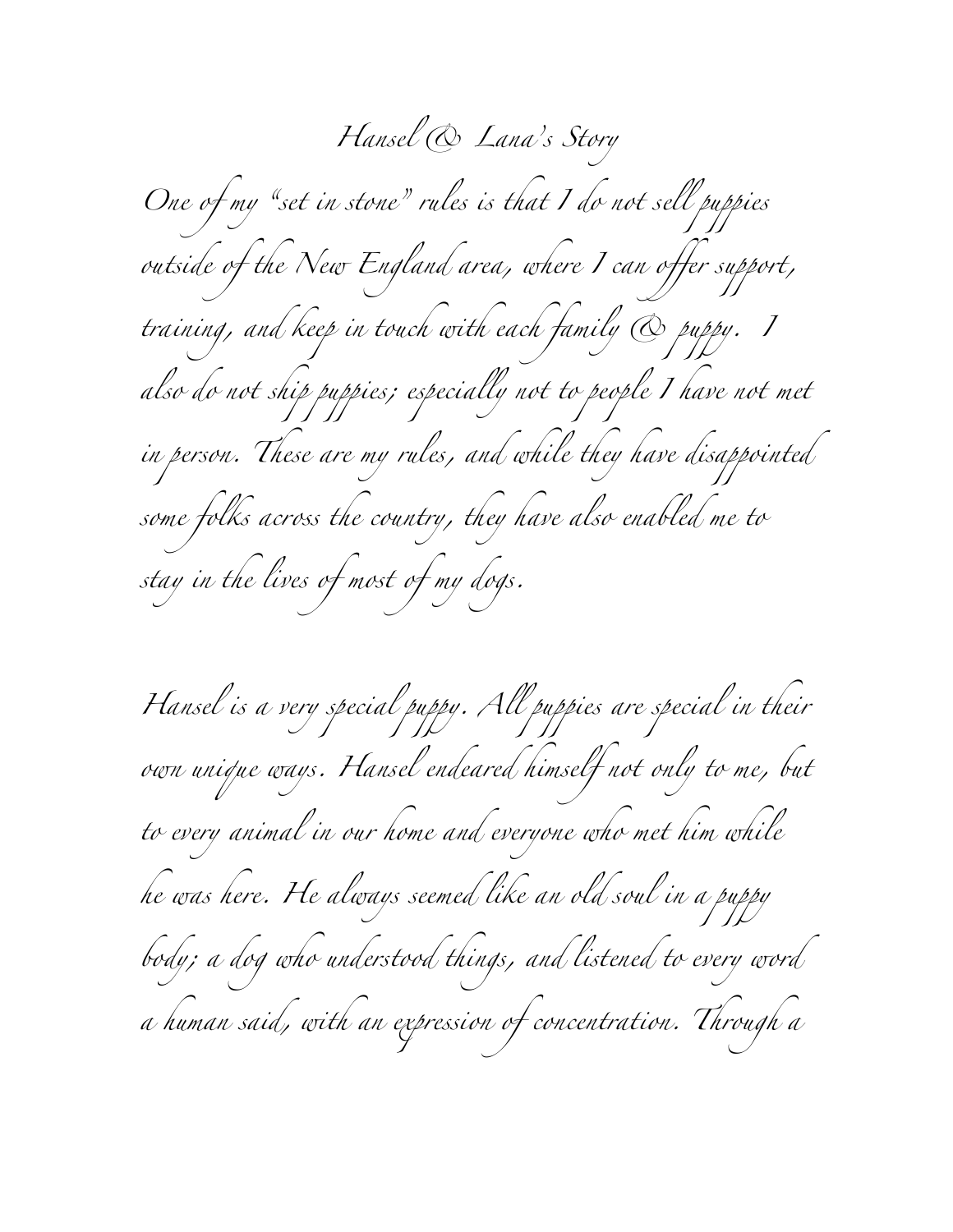*string of events, Hansel ended up available after his litter had all gone to their waiting homes. I had homes arranged for him several times, but something kept coming up and he wound up staying. I grew very fond of him. Hansel needed a special home… and I preferred he stay close by, so I could see him often. I had No intention of breaking my rules when I placed Hansel. However, Lana Davis is no ordinary person.*

*11 years ago, I came across a book called "The Good Shepherd." The book was the story of Lana, her son Jeremy, and their very special dog, Grizzly. (Later, the story also included Dave Davis, who became Lana's husband, and Kody, Ella and Bailey, the Davis' other Shepherds.) I was working on some articles for USA's Schutzhund magazine. We were planning a large issue for the GSD's 100th*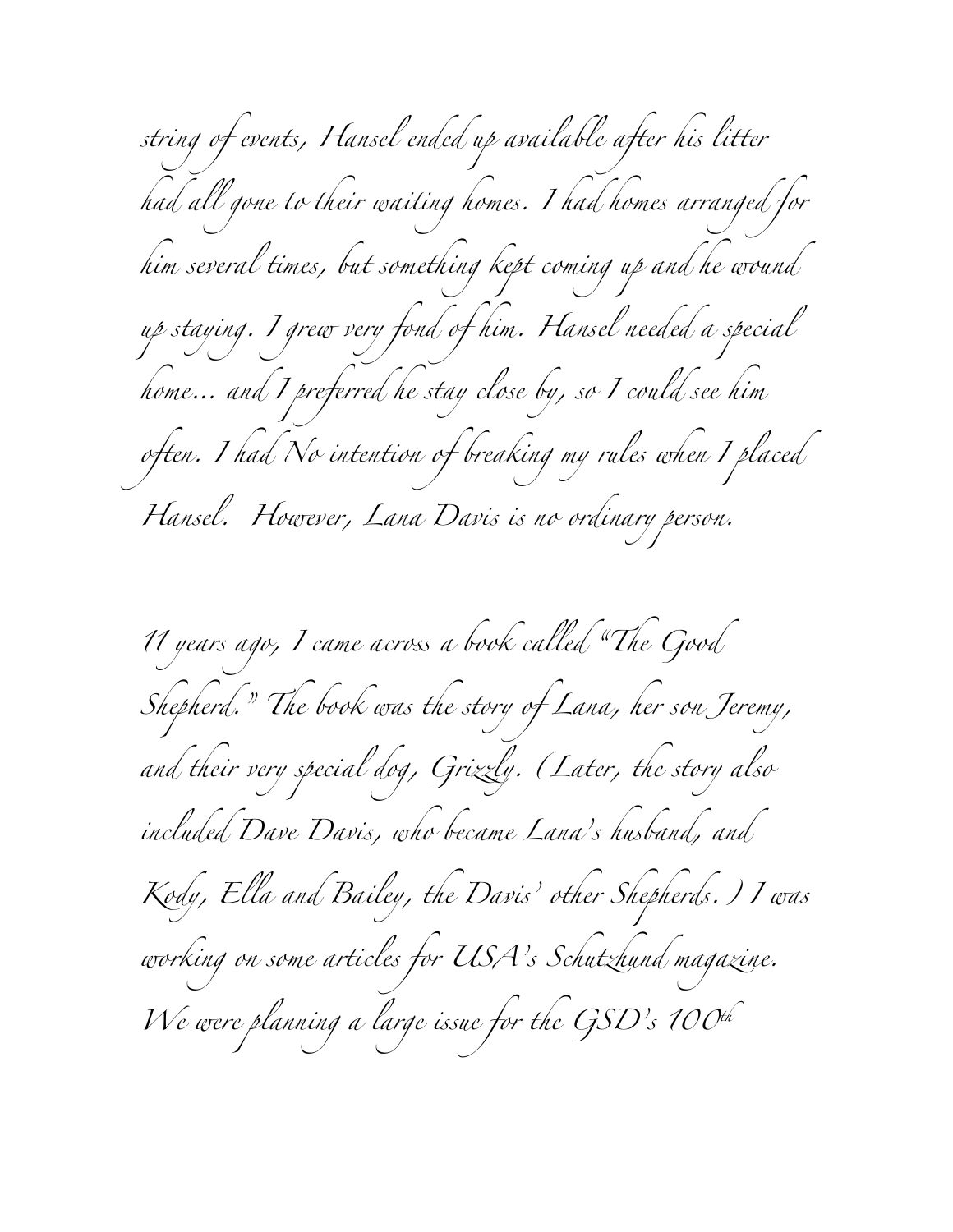*Anniversary and we were searching for German Shepherds in special jobs.*

*I decided to write an article about Grizzly, and honor him as the first dog in our new column, "Amazing Dogs." I was so very pleased when Lana, who was enjoying some fame, and was very busy doing television appearances and press, as well as continuing her work, agreed to talk to me.*

*When the article was complete, I felt as if Lana was an old friend. I later wrote another article on Therapy dogs and their work, and I interviewed Lana again. We exchanged letters and photos and Christmas cards.*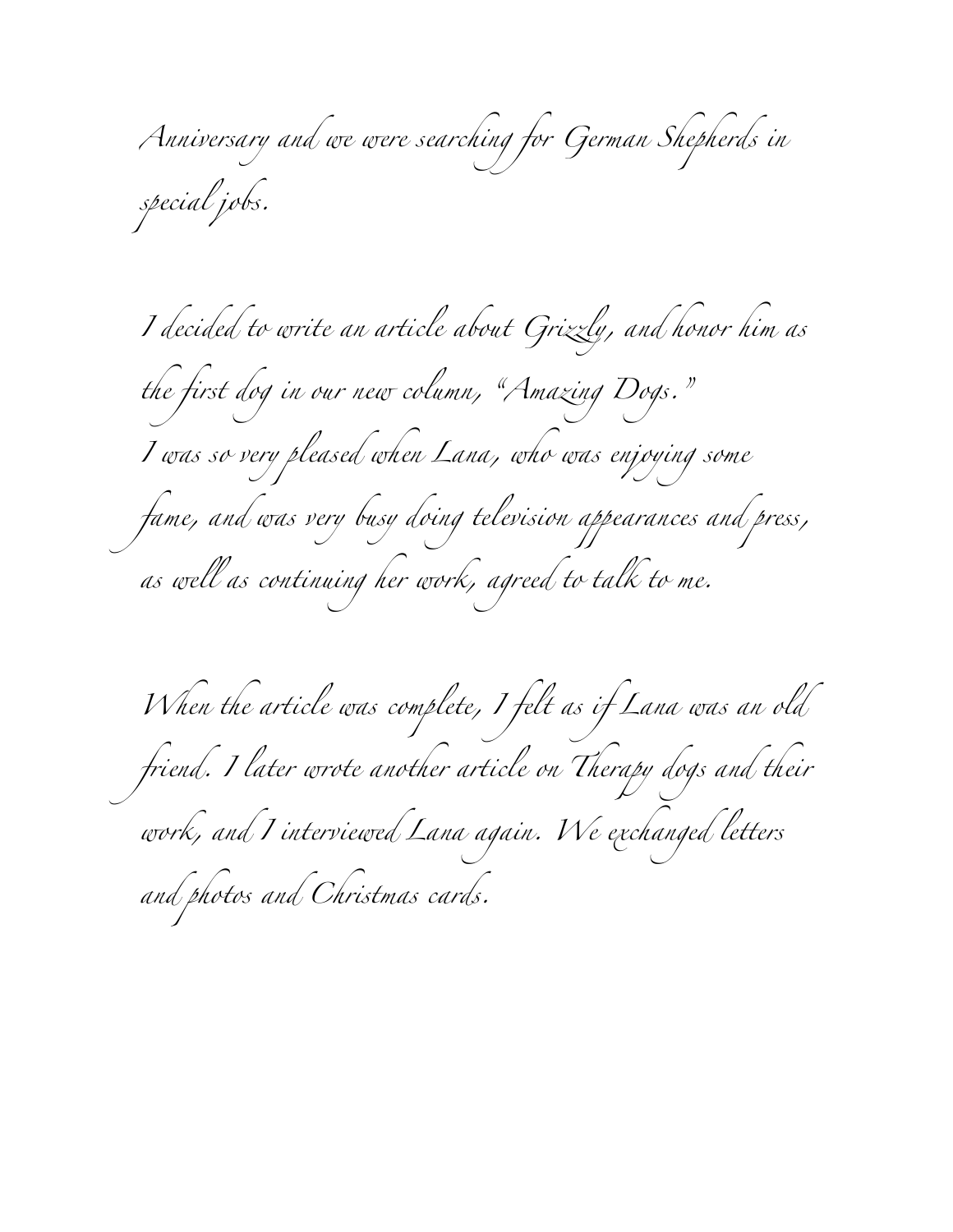*We kept in touch periodically, and then, I lost track of her. Several years passed, and I came across an old email address for Lana. I tried to reach her and could not find her. I contacted the organization she co-founded, the Utah Animal Assisted Therapy Association, and a day later, I received a reply from someone who knew how to find Lana. Within a few days, we were back in touch. For the last few years, Lana and I have corresponded periodically. Lana's last Shepherd passed away several years ago. The breeder Lana trusted so much, who had provided her dogs, no longer bred. Lana told me she was waiting for the right time and the right dog. I told her I would keep her in mind.*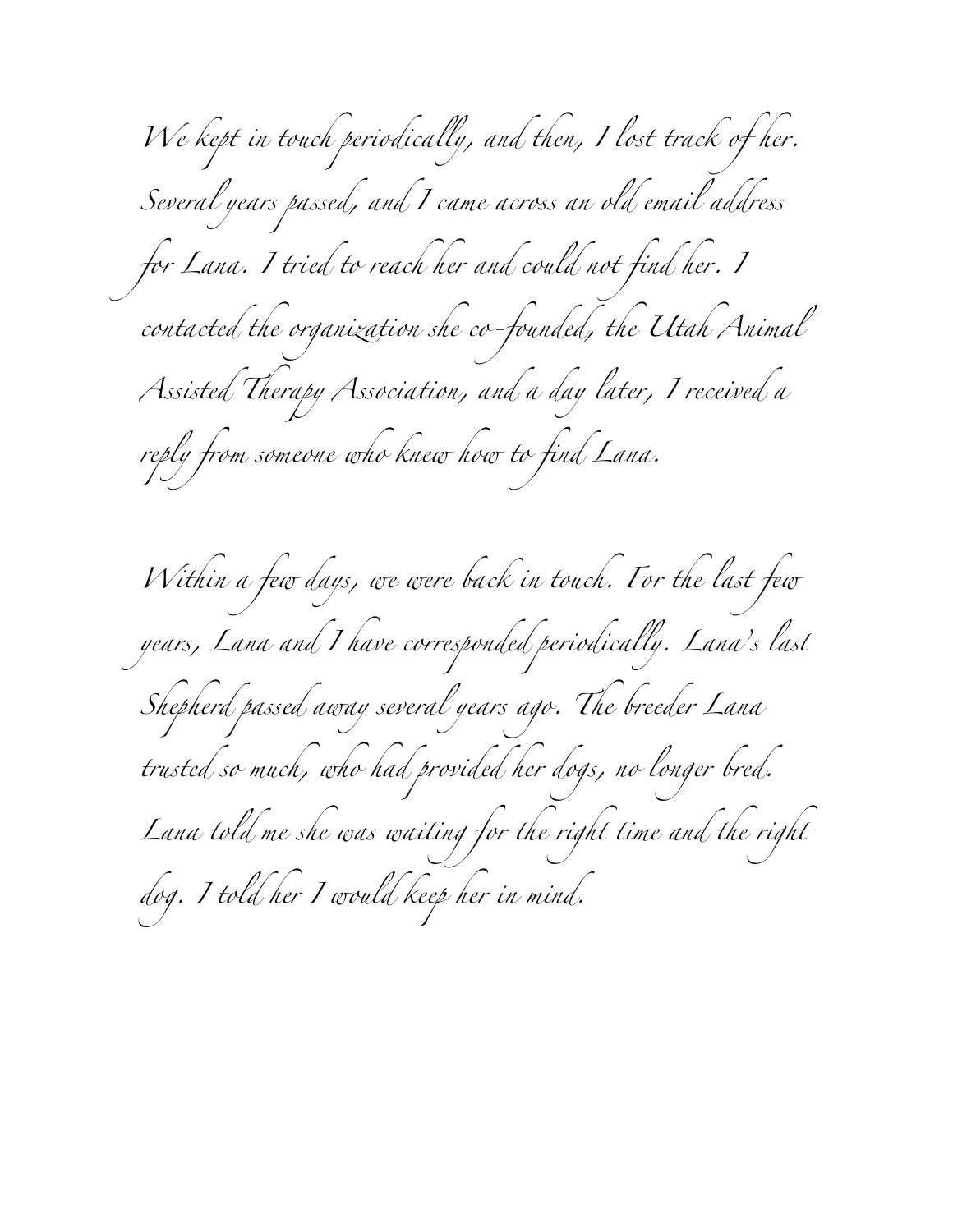*Recently, I sent out a mass email appealing to my dog friends, for help placing a puppy I didn't even know. The puppy had been taken in a puppy mill raid, and adopted by a family. The family unfortunately, was not a good fit for the puppy. At 9 weeks old, the puppy needed a home again. I wanted to help, so I sent an email & told everyone of his plight. Within hours, five people responded, all willing to adopt the puppy. One of these people was Lana Davis. Unfortunately, (or fortunately) the puppy had been placed already. He found a home, and no longer needed my help. Hansel was in my lap as I read Lana's email. I looked at him. I thought about Lana. I looked at him again. Hansel would be perfect for Lana. I emailed her to tell her the original puppy had been adopted… and then I told her about*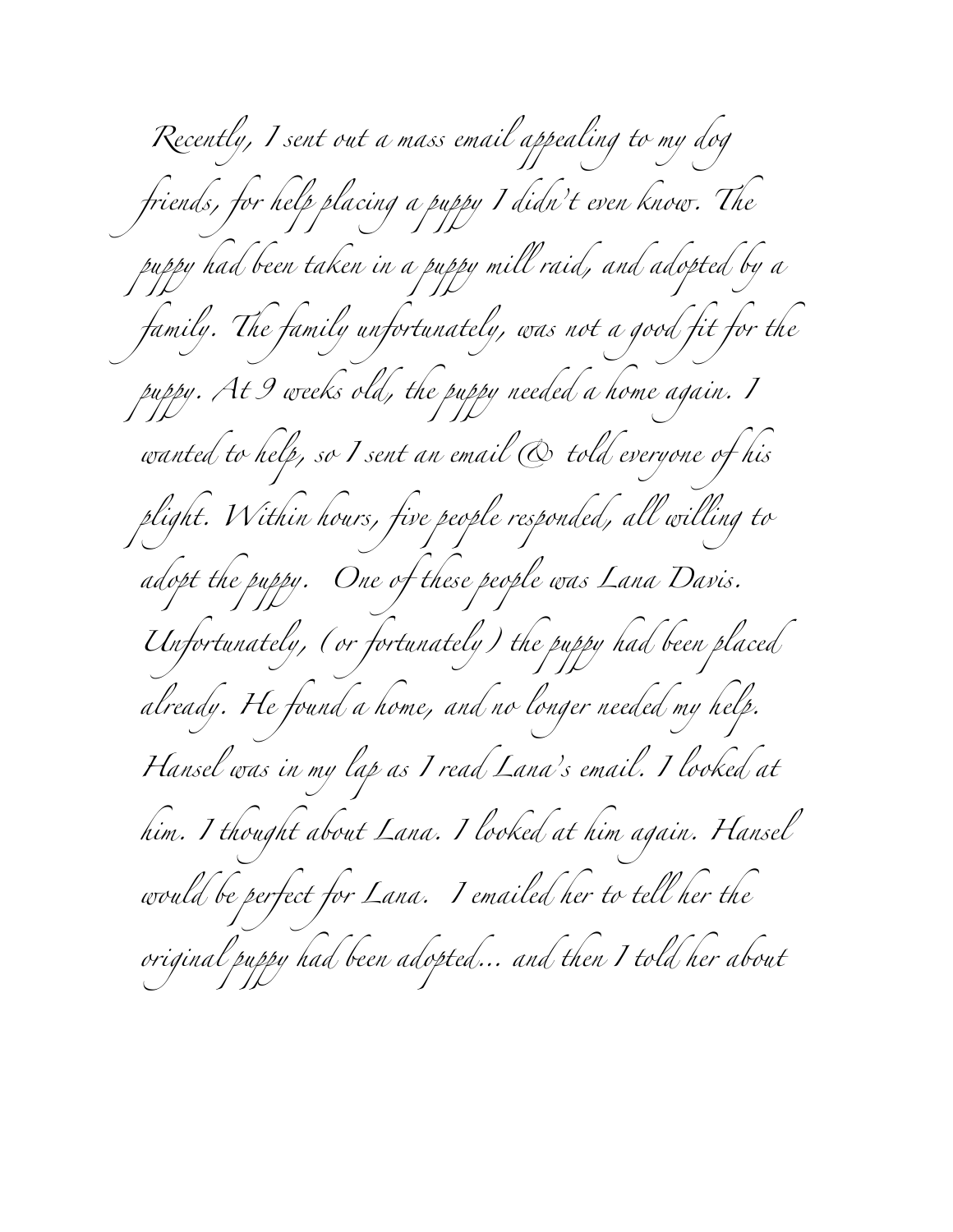*Hansel, and how I felt he could potentially be her next therapy dog.*

*I felt a little sad, as Hansel trit trotted around at my feet all day, and later, as he snuggled into me when I got into bed. My feelings were mixed: "Lana sure lives far away. I sure will miss Hansel." But, underneath the sadness, was a deep intuition that Hansel was SUPPOSED to be Lana's dog. I went to sleep, wondering if she would want him. When I woke up a few hours later, Hansel was upside down, legs in the air, asleep beside me. I kissed his face and his tail thudded once.*

*First thing the next morning, Lana and I spoke. She was going to spend some time trying to arrange a flight to come*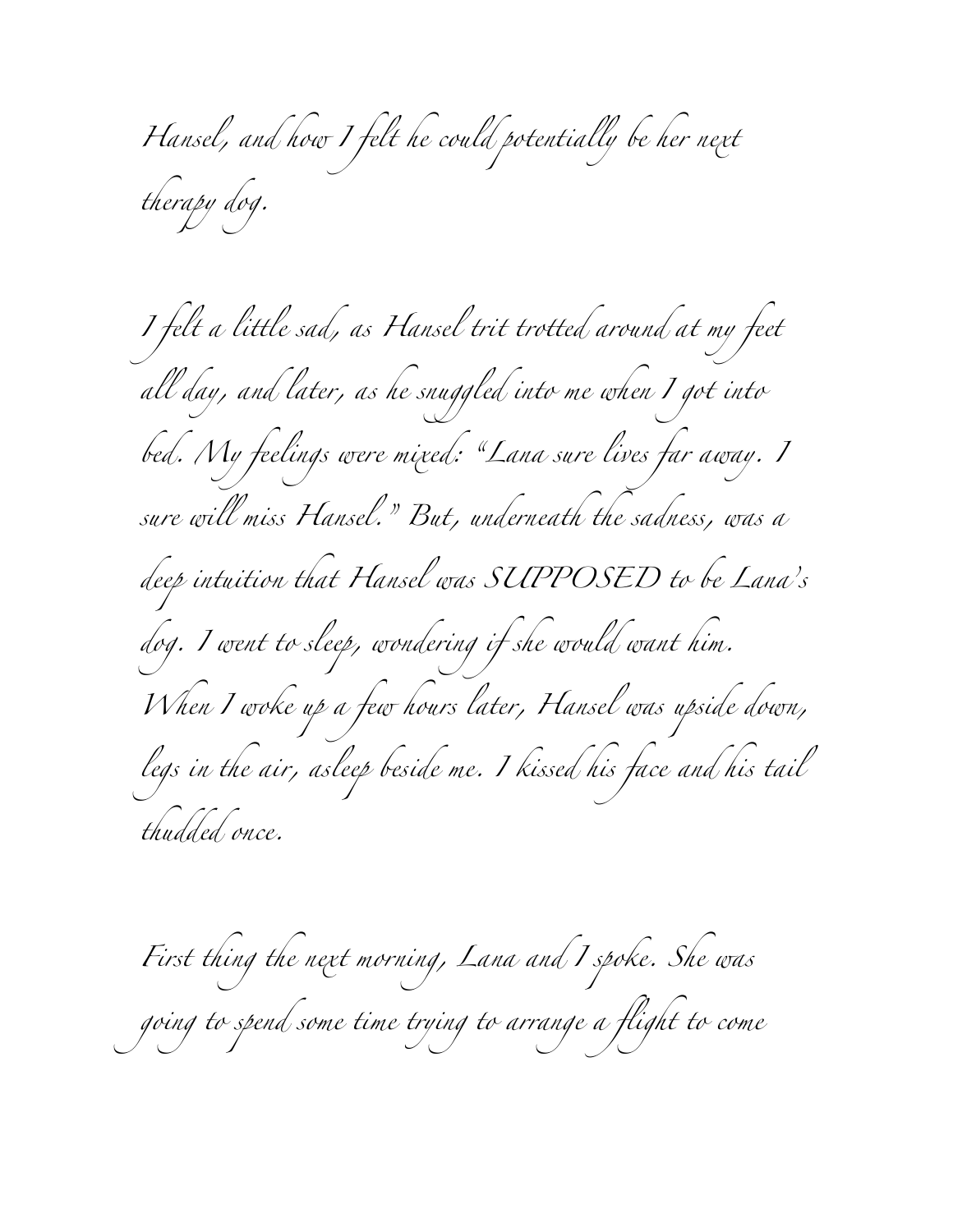*meet Hansel. If he was as perfect for her as I believed, she wanted him! Hansel looked up at me, wagging his tail the whole time Lana and I were discussing his fate. He watched me with his human like eyes, and listened carefully. I hung up with Lana, and told him "Lana says to tell you Mommy is working on coming for you." Hansel stood up, put his paws on my knees and licked my face.*

*Lana visited with us for almost a week. She watched Hansel interact with his canine family and with people. Hansel has an uncommon poise for a puppy his age. He is always sensible, and nothing makes him nervous. When Lana left for home, Hansel went with her. While we will sorely miss him, we are excited about his new life. We know Lana will give him*